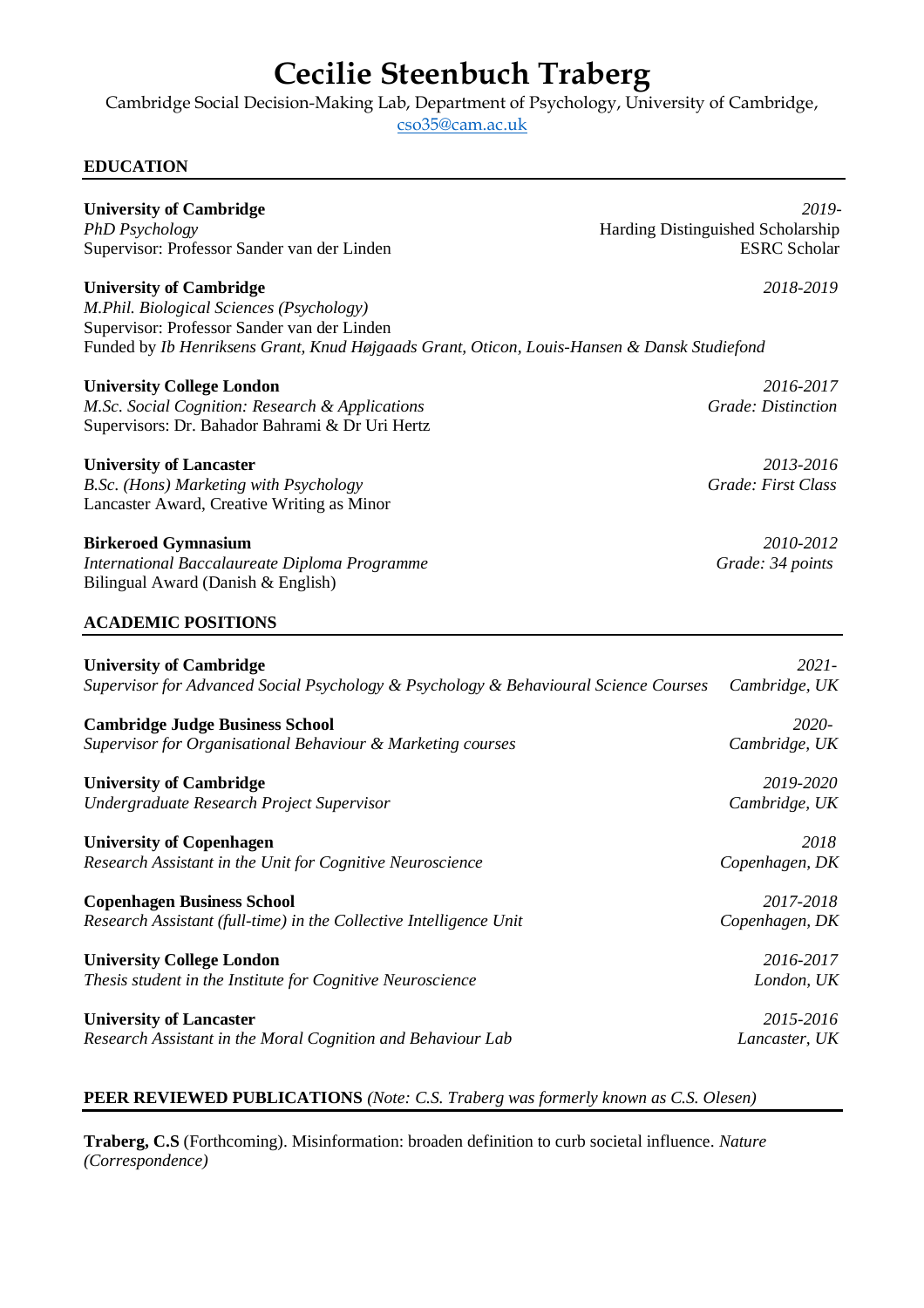Roozenbeek, J., **Traberg, C.S.** & van der Linden, S. (2022). Technique-Based Inoculation Against Real World Misinformation. Royal Society Open Science 9 (5), 211719.

**Traberg, C. S.**, Roozenbeek, J. & van der Linden, S. (2022). Psychological Inoculation against Misinformation: Current Evidence and Future Directions. The ANNALS of the American Academy of Political and Social Science, 700, 136-151.

Rathje, Steve., Roozenbeek, J., **Traberg. C. S.**, Van Bavel, J. J. & van der Linden, S. (2022) Letter to the Editors of Psychological Science: Meta-Analysis Reveals that Accuracy Nudges Have Little to No Effect for US Conservatives: Regarding Pennycook et. al (2020). Psychological Science.

**Traberg, C S.** and van der Linden, S. (2022). Birds of a feather are persuaded together: Perceived source credibility mediates the effect of political bias on misinformation susceptibility. Personality and Individual Differences, 185, 111269.

van der Linden, S., Roozenbeek, J., Maertens, R., Basol, M., Kácha, O., Rathje, S., & **Traberg, C**. (2021). How Can Psychological Science Help Counter the Spread of Fake News? The Spanish Journal of Psychology, 24, E25. doi:10.1017/SJP.2021.23

Hertz, U., Tyropoulou E., **Traberg C. S.**, Bahrami B. (2020). Self-competence increases the willingness to pay for social influence. Scientific Reports, 10. DOI: doi.org/10.1038/s41598-020-74857-5

Piazza, J. R., McLatchie, N. M., & **Traberg, C**. **S.** (2018). Are baby animals less appetizing? Tenderness towards baby animals and appetite for meat . Anthrozoos, 31(3), 319-335. DOI: 10.1080/08927936.2018.1455456

Hertz, U., Palminteri, S., Brunetti, S., **Traberg, C**. **S.**, Frith, C. D., & Bahrami, B. (2017). Neural computations underpinning the strategic management of influence in advice giving. Nature Communications, 8(1). DOI:10.1038/s41467-017-02314-5

## **ACADEMIC VOLUNTEERING**

| <b>ESRC DTP Cambridge University</b>                             | 2020-         |
|------------------------------------------------------------------|---------------|
| Student Conference Committee Lead                                | Cambridge, UK |
| <b>Cambridge University Psychology Department</b>                | 2020-         |
| R-Workshop Founder (Social Psychology)                           | Cambridge, UK |
| <b>Cambridge University Psychology Department</b>                | 2020-         |
| Biweekly Seminar Series Organiser (Social Psychology)            | Cambridge, UK |
| <b>International Baccalaureate MYP</b>                           | 2020-         |
| Student Innovator's Programme Reviewer & Mentor                  | Cambridge, UK |
| University of Cambridge with the Foreign and Commonwealth Office | 2019          |
| Climate Change Hackathon Contributor                             | Cambridge, UK |
| <b>University College London</b>                                 | 2017          |
| Confederate at the Institute for Cognitive Neuroscience          | London, UK    |

#### **ACADEMIC FUNDING & SCHOLARSHIPS**

#### **ESRC DTP Scholarship** *2019-2022*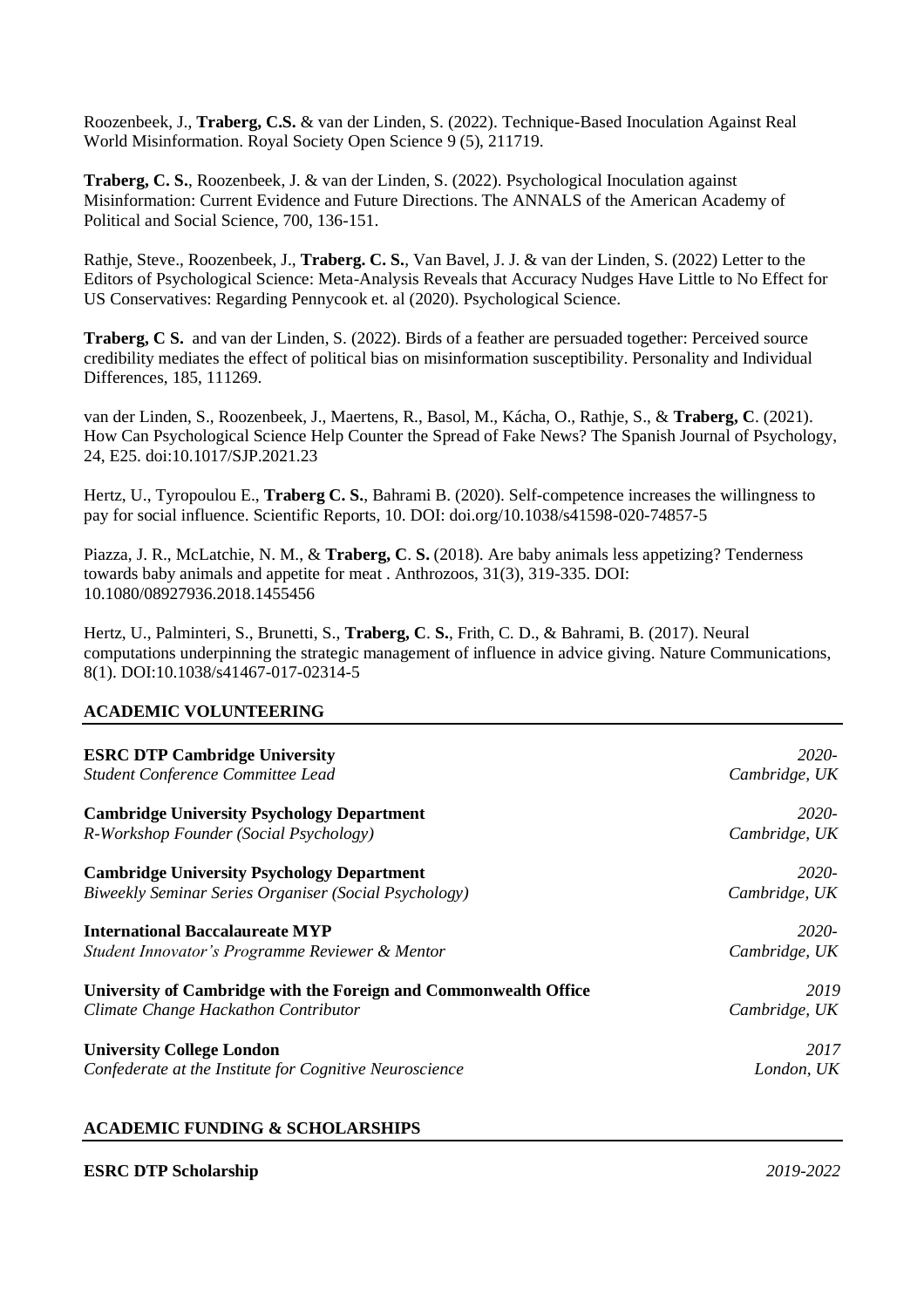| <b>Economic and Social Research Council</b>                  | 230.000kr |
|--------------------------------------------------------------|-----------|
| <b>Harding Distinguished Postgraduate Research Allowance</b> | 2019-2022 |
| Claudia and David Harding Foundation                         | 50.000kr  |
| <b>Harding Distinguished Postgraduate Scholarship</b>        | 2019-2022 |
| Claudia and David Harding Foundation                         | 500.000kr |
| <b>SPSP Travel Award</b>                                     | 2020      |
| The Society for Personality and Social Psychology            | 3.600kr   |
| <b>St. Edmunds College Travel Award</b>                      | 2019      |
| St. Edmunds College, University of Cambridge                 | 4.500kr   |
| Direktør Ib Henriksens Grant                                 | 2018-2019 |
| Direktør Ib Henriksens Fond                                  | 25.000kr  |
| <b>Knud Højgaard's Foundation Travel Grant</b>               | 2018-2019 |
| Knud Højgaard's Foundation                                   | 25.000kr  |
| <b>Oticon Student Grant</b>                                  | 2018-2019 |
| <b>Oticon Foundation</b>                                     | 25.000kr  |
| <b>Louis-Hansen Student</b>                                  | 2018-2019 |
| Aage & Johanne Louis-Hansen Foundation                       | 25.000kr  |
| <b>Study Abroad Stipend</b>                                  | 2018-2019 |
| Danish Ministry of Higher Education & Science                | 45.000kr  |
| <b>Borgervennen Grant 1788</b>                               | 2016-2017 |
| <b>Borgervennen Foundation</b>                               | 10.000kr  |
| Danish Customs & Tax Association Grant                       | 2016-2017 |
| Danish Customs & Tax Association                             | 5.000kr   |
| <b>Henrik Shaws Study Abroad Grant</b>                       | 2016-2017 |
| <b>Henrik Shaws Foundation</b>                               | 25.000kr  |
| <b>Study Abroad Stipend</b>                                  | 2016-2017 |
| Danish Ministry of Higher Education & Science                | £45.000   |
| <b>CONFERENCES &amp; TALKS</b>                               |           |

| If you believe, do I believe? Examining the influence of source cues and social context on<br>misinformation susceptibility and its potential effects on online hostility |      |
|---------------------------------------------------------------------------------------------------------------------------------------------------------------------------|------|
| Aarhus '22 Conference on Online Hostility and Bystanders                                                                                                                  | 2022 |
| The influence of source cues and social context on misinformation susceptibility (and what to do about<br>it)                                                             |      |
| Social Action Colloquium, Social Action Lab at University of Pennsylvania (Invited speaker)                                                                               | 2022 |
| If you believe, do I believe? Examining the influence of source cues and social context on persuasion by<br>misinformation                                                |      |
| Society for Social and Personality Psychology Main Conference (Single-paper presenter)                                                                                    | 2022 |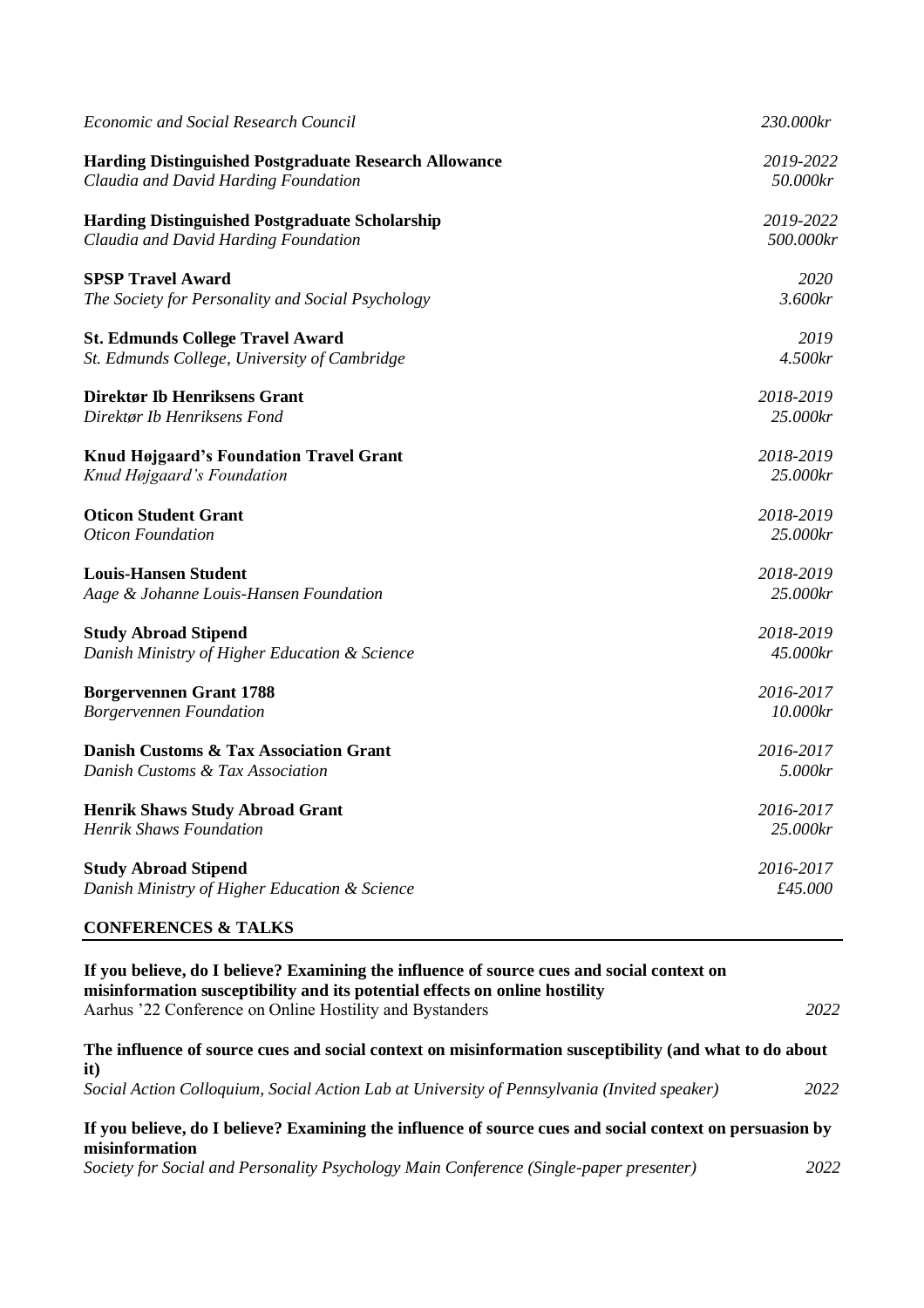| If you believe, do I believe? Examining the influence of source cues and social context on persuasion by<br>misinformation                                                                                               |                  |      |
|--------------------------------------------------------------------------------------------------------------------------------------------------------------------------------------------------------------------------|------------------|------|
| Society for Social and Personality Psychology Attitudes & Social Influence Pre-conference (Data-blitz) 2022                                                                                                              |                  |      |
| If you believe, do I believe? Examining the influence of source cues and social context on persuasion by<br>misinformation<br>Society for Social and Personality Psychology Intervention Science Pre-conference (Poster) |                  | 2022 |
| Social cues and misinformation susceptibility<br>Disinformation Working Group (led by Jeff Lees, Virtual Talk)                                                                                                           |                  | 2021 |
| Examining the effect of political source congruence on susceptibility & resistance to misinformation<br>APA Society for Personality and Social Psychology (Division 8) Conference (Data-blitz)                           |                  | 2021 |
| Birds of a feather persuaded together: Investigating the effects of political source congruence on<br>susceptibility and resistance to (mis)information                                                                  |                  |      |
| Society for Social and Personality Psychology Attitudes & Social Influence Pre-conference (Data-blitz)                                                                                                                   |                  | 2021 |
| Birds of a feather persuaded together: Investigating the effects of political source congruence on<br>susceptibility and resistance to (mis)information                                                                  |                  |      |
| Society for Social and Personality Psychology Main Conference (Data-blitz)                                                                                                                                               |                  | 2021 |
| The effects of source slant and political ideology on judgements of (mis)information<br>Cambridge Social Psychology Seminar Series Talk                                                                                  |                  | 2021 |
| Political source congruence and misinformation susceptibility<br>Disinformation Working Group (led by Jeff Lees) (Virtual Talk)                                                                                          |                  | 2021 |
| Political source congruence and misinformation<br>St Edmund's Student Conference (Virtual Talk)                                                                                                                          |                  | 2021 |
| What's in a Like? Examining the effects of social information on perceptions of and resistance to                                                                                                                        |                  |      |
| persuasion by misinformation<br>Society for Social and Personality Psychology Convention (Poster)                                                                                                                        | New Orleans, USA | 2020 |
| <b>Inoculation: Psychological Perspectives on Tackling Fake News</b><br>Truth and Lies: Information in the Archives at The National Archives (Talk)                                                                      | London, UK       | 2019 |
| <b>Coercion and Fake News: Social Influence Mechanisms</b><br>Coercion Lecture Series at Lucy Cavendish College, University of Cambridge                                                                                 | Cambridge, UK    | 2019 |
| Crowd Predictions: A Proactive Decision-Tool for Dynamic Strategic Management<br>Strategic Risk Management Division at LEGO                                                                                              | Copenhagen, DK   | 2017 |
| <b>AWARDS &amp; HONOURS</b>                                                                                                                                                                                              |                  |      |
| <b>Cambridge Student-Led Teaching Award (Shortlisted)</b>                                                                                                                                                                |                  | 2022 |
| <b>Cambridge Society for the Application of Research Award (Finalist)</b>                                                                                                                                                |                  | 2021 |
| The Society for Personality and Social Psychology Travel Award                                                                                                                                                           |                  | 2020 |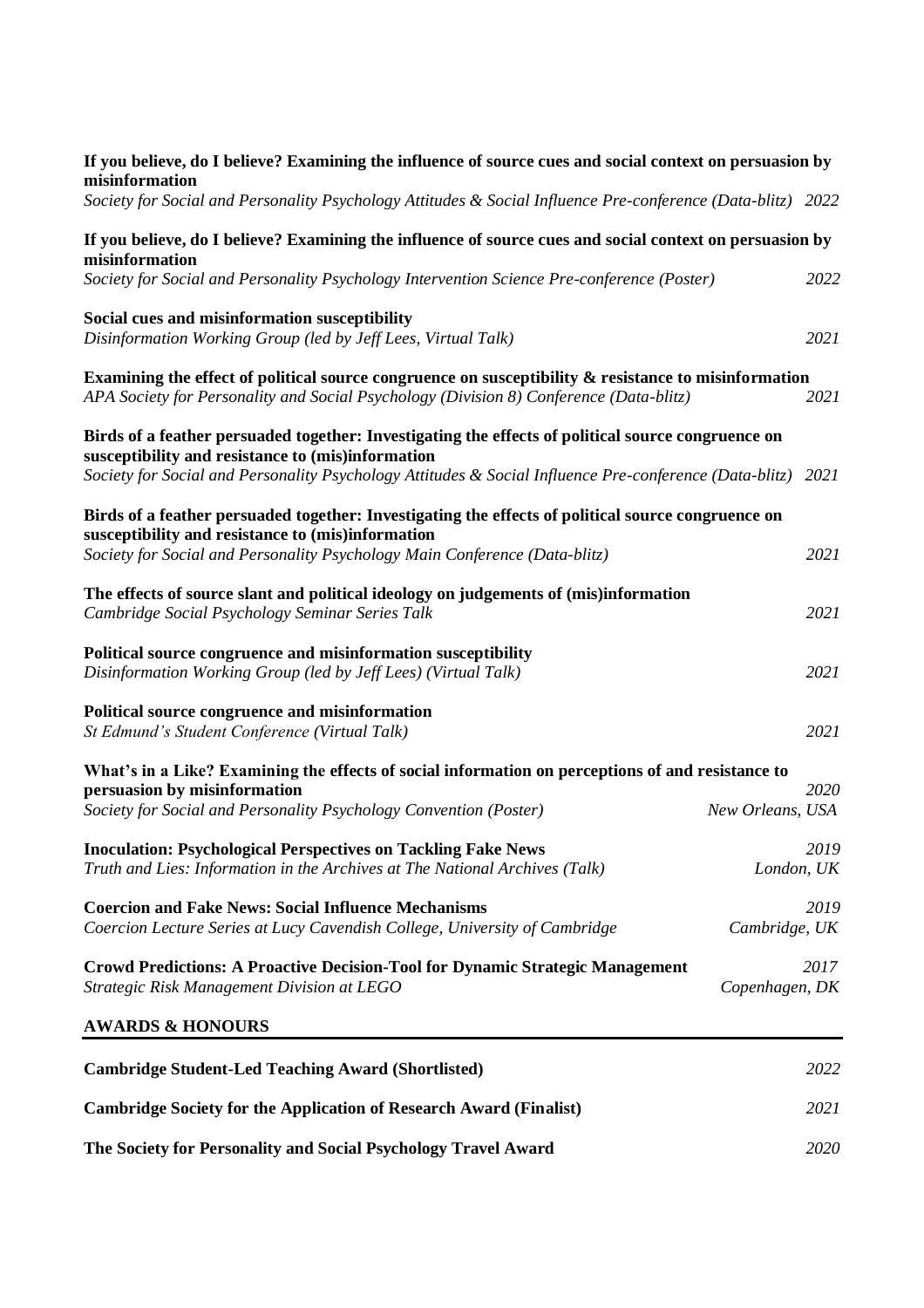| <b>St Edmund's College Travel Award</b>                       | <i>2020</i> |
|---------------------------------------------------------------|-------------|
| <b>Lancaster University Award</b>                             | 2016        |
| <b>Bilingual Award</b> (Danish & English, IB Programme)       | 2012        |
| <b>Best Contributing Student Award (Oxford Summer School)</b> | 2011        |
| <b>REVIEWER POSITIONS</b>                                     |             |
| International Journal of Communication                        | $2021 -$    |

Journal of Experimental Psychology *2022-*

# **INDUSTRY POSITIONS**

| <b>Relative Insight</b>       | 2014-2017            |
|-------------------------------|----------------------|
| <b>Brand Language Analyst</b> | Lancaster/London, UK |
| <b>FLEX Market Research</b>   | 2017                 |
| <b>Focus Group Leader</b>     | London, UK           |
| <b>Fibrestar Drums</b>        | 2016                 |
| <b>Project Consultant</b>     | Lancaster, UK        |
| <b>Martin Roll Company</b>    | 2015                 |
| <b>Marketing Manager</b>      | Copenhagen, DK       |
| <b>Oh!</b> By Kopenhagen Fur  | 2014                 |
| Strategy Intern               | Copenhagen, DK       |
| <b>Retap</b>                  | 2013                 |
| <b>Marketing Assistant</b>    | Copenhagen, DK       |
| <b>Rhetoric Magazine</b>      | 2011                 |
| <b>Content Writer</b>         | Copenhagen, DK       |

#### **POPULAR SCIENCE PUBLICATIONS**

*Why we fall for fake news on our own social media feeds. Psychology Today (blog article), <i>May 13<sup>th</sup>* 2022.

*Using collective intelligence to enhance team decision-making.* Sinc (blog article), *May 26th 2020*

*What is the predictive brain?.* Collective Intelligence Unit. (blog article), *March 12th 2018*

*The studies that "disproved" free will (and why it may not even matter).* Collective Intelligence Unit (blog article), *July 3rd 2018*

*Making each day a new beginning.* (Magazine article) The Rhetoric Magazine., *December 17th 2013*

*Gid det ikke var sket.* (Short story in published book), Indsæt titel her (1st ed.). *2008*

*Pond of Poetry* (online poetry collection), *2010-2018*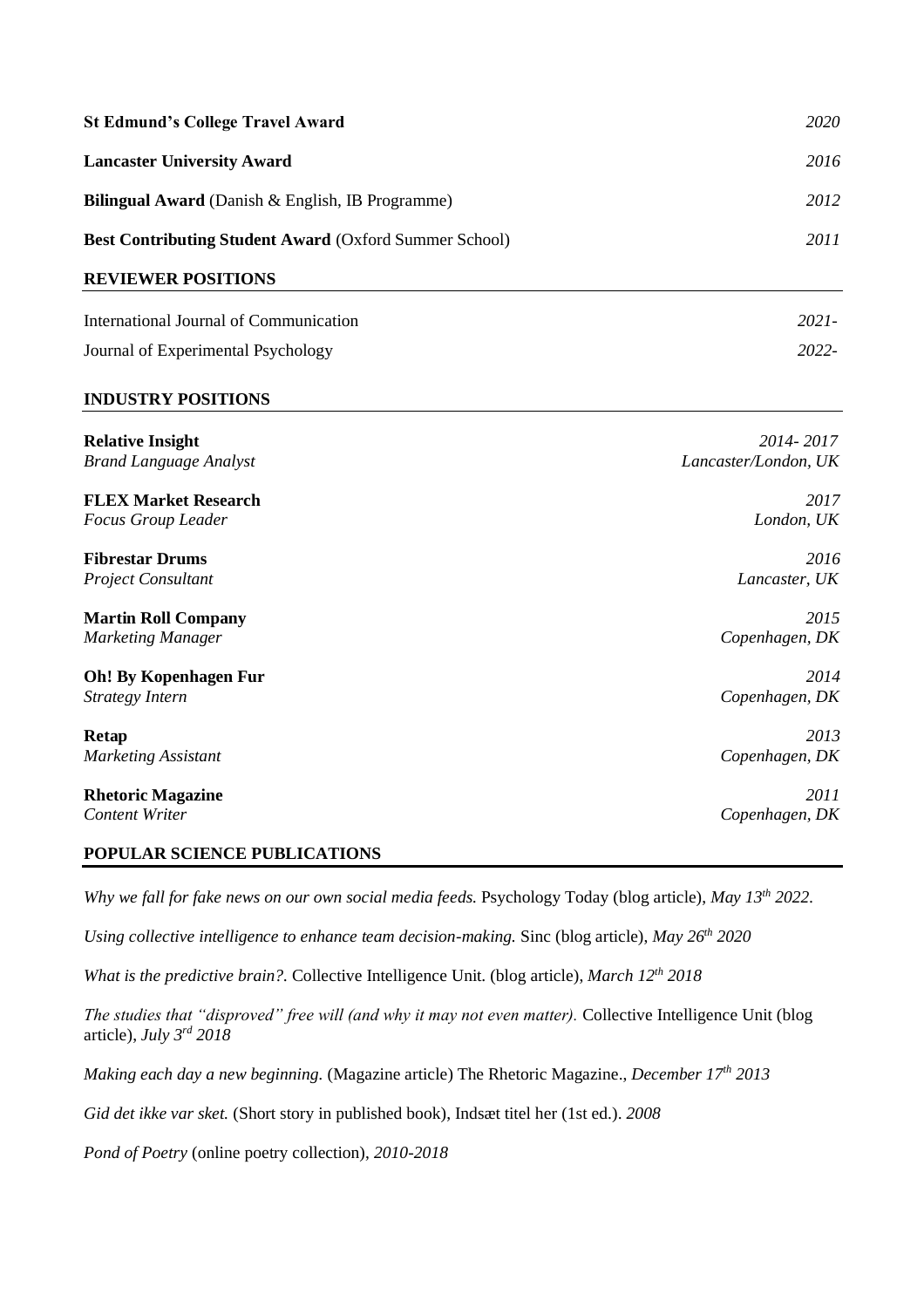# **STATISTICS AND CODING**

| <b>Statistical Software</b> | R, RStudio (Intermediate), SPSS (Intermediate) |
|-----------------------------|------------------------------------------------|
| <b>Statistical Analysis</b> | GLM, Regression, SEM, Factor Analysis          |

# **FORMAL DOCTORAL TRAINING AT CAMBRIDGE UNIVERSITY (148 hours)**

| <b>Ethnographic Methods (8 hours)</b>                                            | 2022 |
|----------------------------------------------------------------------------------|------|
| <b>Experimental Design (7 hours)</b>                                             | 2021 |
| A Critical Analysis of Null Hypothesis Testing and its Alternatives (10 hours)   | 2021 |
| Specialised Topics in Psychological Data Analysis (Using R) (8 hours)            | 2021 |
| Data Science in Python (16 hours)                                                | 2021 |
| Meta-analysis (8 hours)                                                          | 2021 |
| <b>Secondary Data Analysis (2 hours)</b>                                         | 2021 |
| <b>Qualitative Research Rigour (1 hour)</b>                                      | 2021 |
| <b>Exploratory Data Analysis and Critiques of Significance Testing (3 hours)</b> | 2021 |
| <b>Issues in Measurement: Validity and Reliability (2 hours)</b>                 | 2020 |
| <b>Core Statistics (9 hours)</b>                                                 | 2020 |
| <b>Ethics in Data Collection and Use (2 hours)</b>                               | 2020 |
| <b>Introduction to R for Biologists (16 hours)</b>                               | 2020 |
| Psychology as a Robust Science (16 hours)                                        | 2020 |
| <b>Effective Undergraduate Supervision (2.5 hours)</b>                           | 2020 |
| <b>Becoming a Productive Writer (2 hours)</b>                                    | 2020 |
| <b>Psychometrics</b> (6 hours)                                                   | 2020 |
| Time and Project Management (3 hours)                                            | 2019 |
| <b>Introduction to Stata (8 hours)</b>                                           | 2019 |
| <b>Basic Quantitative Analysis (4 hours)</b>                                     | 2019 |
| Doing Multivariate Analysis (4 hours)                                            | 2019 |
| <b>Social Network Analysis (9 hours)</b>                                         | 2019 |
| <b>Further Topics in Multivariate Analysis (4 hours)</b>                         | 2019 |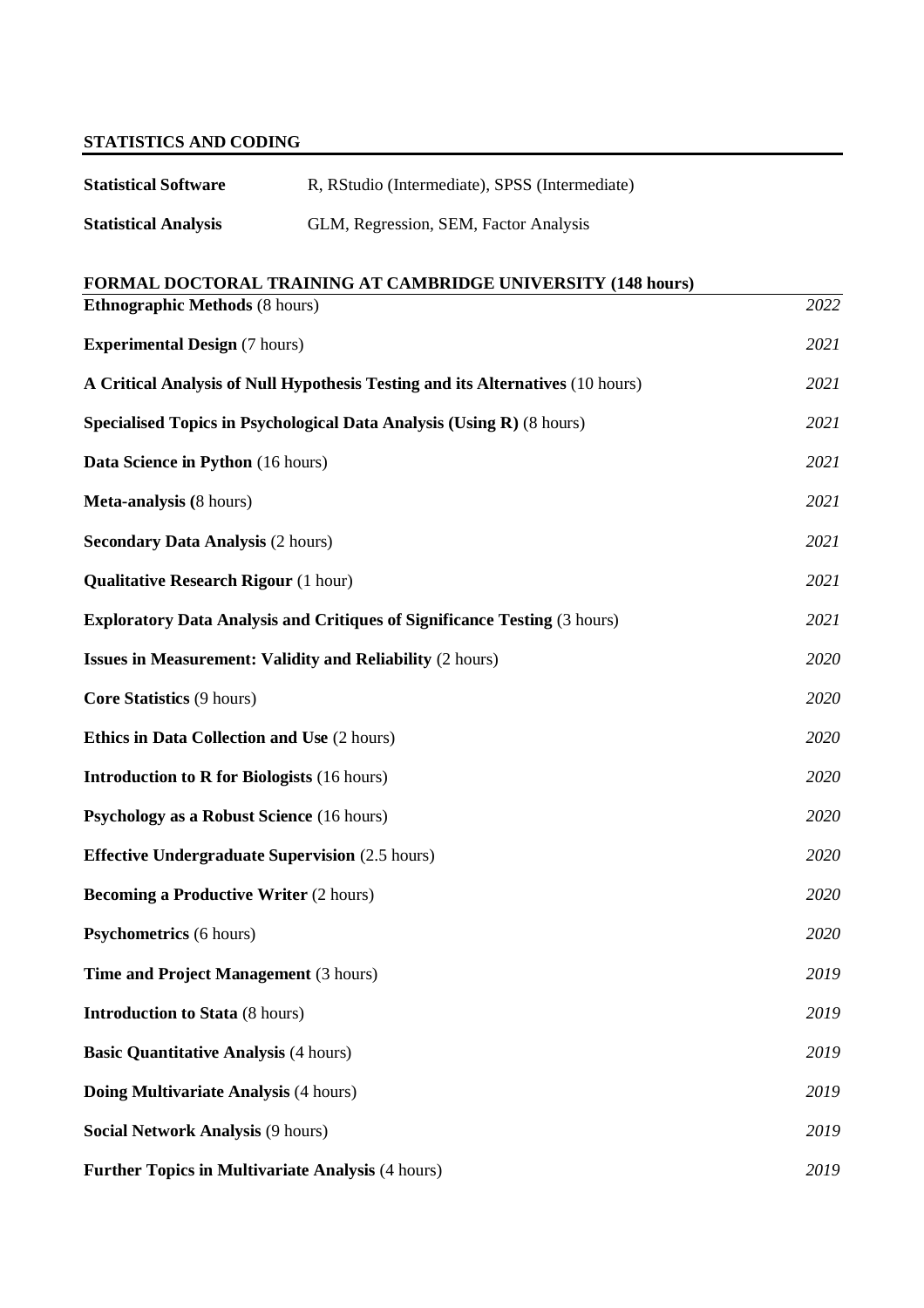# **ADDITIONAL SCIENCE COMMUNICATION**

### **Podcasts**

- Interview for "The Inoculation" podcast series on Spotify and Apple Podcasts: *"Who Believes Misinformation? Are Liberals More Susceptible?".*  [https://open.spotify.com/episode/7ek3Pfe3OkgFxSrcnl38T7?si=67df5e6233ea401e.](https://open.spotify.com/episode/7ek3Pfe3OkgFxSrcnl38T7?si=67df5e6233ea401e)
- Interview for "The Deep Dive" podcast series by Marketing Agency Campfire available on Spotify and Apple Podcasts: *"Why Influencers are so Effective"* [https://open.spotify.com/episode/0ebLeXyfPgclNGYzG7Kl1H?si=wUsmSOl0S66vt5s9K3Q](https://open.spotify.com/episode/0ebLeXyfPgclNGYzG7Kl1H?si=wUsmSOl0S66vt5s9K3QPUw) [PUw.](https://open.spotify.com/episode/0ebLeXyfPgclNGYzG7Kl1H?si=wUsmSOl0S66vt5s9K3QPUw)
- Interview for "The Deep Dive" podcast series by Marketing Agency Campfire available on Spotify and Apple Podcasts: *"How Fake News is Changing the World".*  [https://open.spotify.com/episode/4CYM858qXnaha1jLKwAMih?si=e0480347a7d64bba.](https://open.spotify.com/episode/4CYM858qXnaha1jLKwAMih?si=e0480347a7d64bba)
- Interview with Videnskab.dk, featured in article: [https://videnskab.dk/kultur](https://videnskab.dk/kultur-samfund/videnerfandeme-ikkeetsynspunkt)[samfund/videnerfandeme-ikkeetsynspunkt](https://videnskab.dk/kultur-samfund/videnerfandeme-ikkeetsynspunkt)

#### **Research Featured in the Press**

- Royal Society Open Science article featured on Videnskab.dk: *"Computerspil lavet af forskere vil 'vaccinere' mod fake news - prøv det her".* [https://videnskab.dk/teknologi-innovation/computerspil](https://videnskab.dk/teknologi-innovation/computerspil-lavet-af-forskere-vil-vaccinere-mod-fake-news-proev-det-her)[lavet-af-forskere-vil-vaccinere-mod-fake-news-proev-det-her](https://videnskab.dk/teknologi-innovation/computerspil-lavet-af-forskere-vil-vaccinere-mod-fake-news-proev-det-her)
- Royal Society Open Science article featured on Medical Forum: *"A vaccine for the times?".*  [https://mforum.com.au/social-media-vaccine/.](https://mforum.com.au/social-media-vaccine/)
- Anthrozoös article featured on Science Daily: *"Women seeing baby animals have reduced appetite for meat".* [https://www.sciencedaily.com/releases/2018/08/180801115254.htm.](https://www.sciencedaily.com/releases/2018/08/180801115254.htm)
- Anthrozoös article featured on Plant Based News: *"Looking at pictures of baby animals reduces appetite for meat*"[. https://plantbasednews.org/culture/looking-pictures-baby-animals-reduces](https://plantbasednews.org/culture/looking-pictures-baby-animals-reduces-appetite-meat/)[appetite-meat/.](https://plantbasednews.org/culture/looking-pictures-baby-animals-reduces-appetite-meat/)
- Anthrozoös article featured on VegNews: *"Women don't find baby animals appetising".*  [https://vegnews.com/2018/8/women-dont-find-baby-animals-appetizing.](https://vegnews.com/2018/8/women-dont-find-baby-animals-appetizing)
- Anthrozoös article featured on The Conversation: "*Baby animals really do reduce your appetite for meat, says psychologists".* [https://theconversation.com/baby-animals-really-do-reduce-your-appetite](https://theconversation.com/baby-animals-really-do-reduce-your-appetite-for-meat-say-psychologists-98122)[for-meat-say-psychologists-98122.](https://theconversation.com/baby-animals-really-do-reduce-your-appetite-for-meat-say-psychologists-98122)
- Anthrozoös article featured on BiobioChile: *"Mirar fotos de animals "bebés" reduciría las ganas de comer carne, según estudio".* [https://www.biobiochile.cl/noticias/sociedad/animales/2018/08/06/estudio-determino-que-las-fotos](https://www.biobiochile.cl/noticias/sociedad/animales/2018/08/06/estudio-determino-que-las-fotos-de-animales-bebes-disminuyen-el-apetito-por-la-carne.shtml)[de-animales-bebes-disminuyen-el-apetito-por-la-carne.shtml.](https://www.biobiochile.cl/noticias/sociedad/animales/2018/08/06/estudio-determino-que-las-fotos-de-animales-bebes-disminuyen-el-apetito-por-la-carne.shtml)
- Anthrozoös article featured on Beritagar: *"Gambar anak binatang turunkan nnafsu maka nperempuan"*[. https://beritagar.id/artikel/gaya-hidup/gambar-anak-binatang-turunkan-nafsu-makan](https://beritagar.id/artikel/gaya-hidup/gambar-anak-binatang-turunkan-nafsu-makan-perempuan)[perempuan.](https://beritagar.id/artikel/gaya-hidup/gambar-anak-binatang-turunkan-nafsu-makan-perempuan)

#### **MUSIC PERFORMANCE**

| Cambridge Graduate Orchestra (First Violin)                       | 2022      |
|-------------------------------------------------------------------|-----------|
| <b>Cavendish Chorale Choir</b> ( <i>First Soprano</i> )           | 2018-2019 |
| <b>UCL String Orchestra</b> ( <i>First Violin</i> )               | 2016-2017 |
| <b>Lancaster University Symphony Orchestra</b><br>(Second Violin) | 2013-2016 |
| <b>Lancaster University Choir</b> ( <i>First Soprano</i> )        | 2013-2016 |